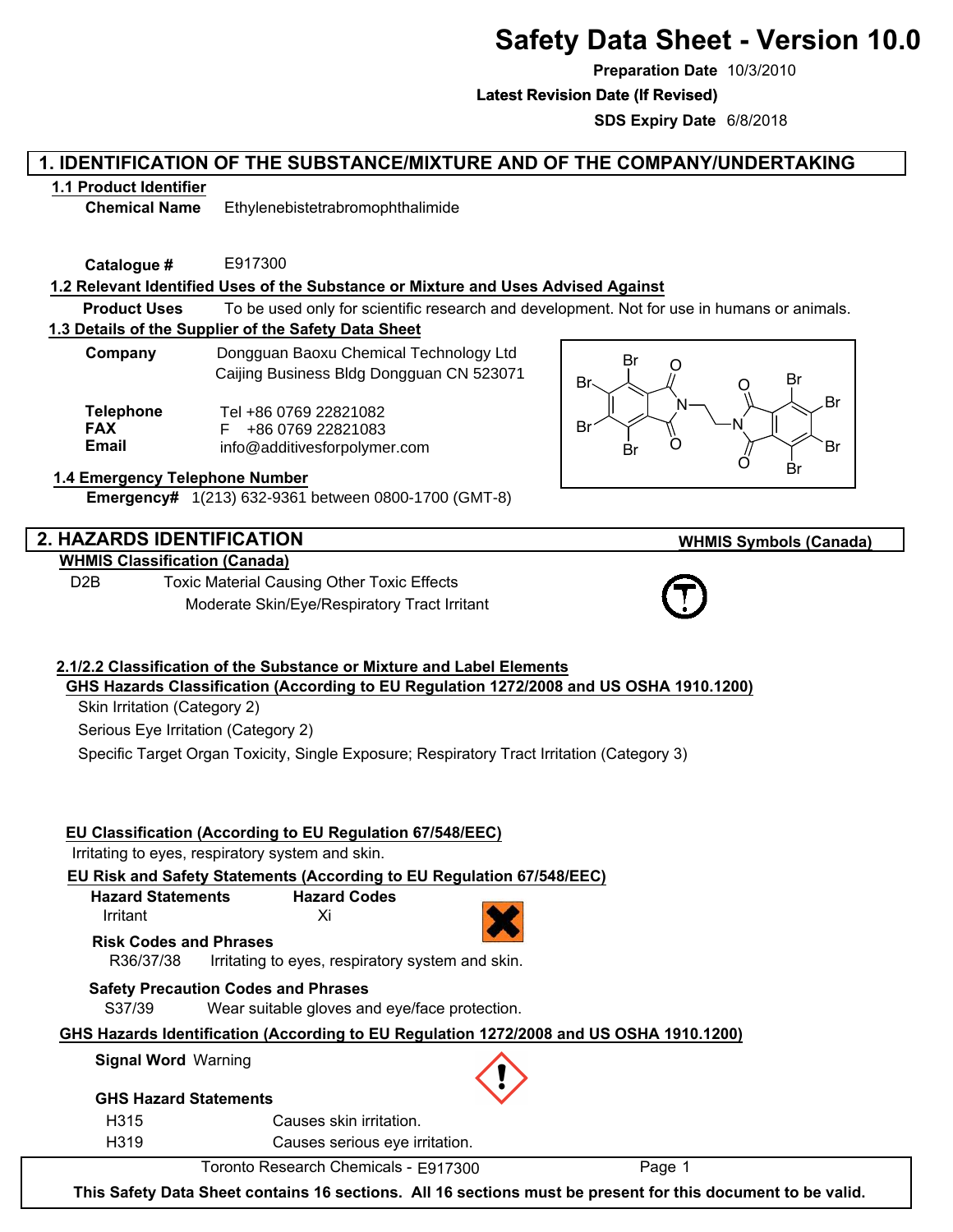#### H335 May cause respiratory irritation.

## **GHS Precautionary Statements**

| P <sub>280</sub> | Wear protective gloves/protective clothing/eye protection/face protection.                                                          |
|------------------|-------------------------------------------------------------------------------------------------------------------------------------|
| P <sub>261</sub> | Avoid breathing dust/fume/gas/mist/vapours/spray.                                                                                   |
| P305/P351/P338   | IF IN EYES: Rinse cautiously with water for several minutes. Remove contact lenses, if<br>present and easy to do. Continue rinsing. |

## **2.3 Unclassified Hazards/Hazards Not Otherwise Classified**

No data available

# **3. COMPOSITION/INFORMATION ON INGREDIENTS**

#### **3.1 Substances**

**Molecular Formula:**  $C_{18}H_4Br_8N_2O_4$ 

**CAS** Registry #: 32588-76-4

Molecular Weight: 951.47 EC#: 251-118-6

#### **Synonyms**

1,2-Bis(tetrabromophthalimido) Ethane; Ethylene Bistetrabromo Phthalimide (BT-93); 2,2'-(1,2-Ethanediyl)bis(4,5,6,7-tetrabromo-1h-isoindole-3(2h)-dione; 2,2'-(1,2-Ethanediyl)bis[4,5,6,7-tetrabromo-1H-Isoindole-1, 3(2H)-dione; BT 93; BT 93D; 2,2'-Ethylenebis(4,5,6,7-tetrabromoisoindoline-1,3-dione);

## **3.2 Mixtures**

Not a mixture

# **4. FIRST AID MEASURES**

## **4.1 Description of First Aid Measures**

## **General Advice**

If medical attention is required, show this safety data sheet to the doctor.

#### **If Inhaled**

If inhaled, move casualty to fresh air. If not breathing, give artificial respiration and consult a physician.

#### **In Case of Skin Contact**

Wash affected area with soap and water. Consult a physician if any exposure symptoms are observed.

#### **In Case of Eye Contact**

Immediately rinse eyes with plenty of water for at least 15 minutes. Consult a physician.

#### **If Swallowed**

Never give anything by mouth to an unconscious person. Rinse mouth with water. Do NOT induce vomiting unless advised to do so by a physician or Poison Control Center. Seek medical attention.

#### **4.2 Most Important Symptoms and Effects, Both Acute and Delayed**

No data available

# **4.3 Indication of any Immediate Medical Attention and Special Treatment Needed**

No data available

# **5. FIREFIGHTING MEASURES**

# **5.1 Extinguishing Media**

# **Suitable Extinguishing Media**

Use water spray, alcohol-resistant foam, dry chemical or carbon dioxide.

# **5.2 Special Hazards Arising from the Substance or Mixture**

Carbon oxides, Nitrogen oxides, Hydrogen fluoride

# **5.3 Advice for Firefighters**

Wear self contained breathing apparatus for fire fighting if necessary.

# **5.4 Further Information**

No data available

# **6. ACCIDENTAL RELEASE MEASURES**

Toronto Research Chemicals - E917300 Page 2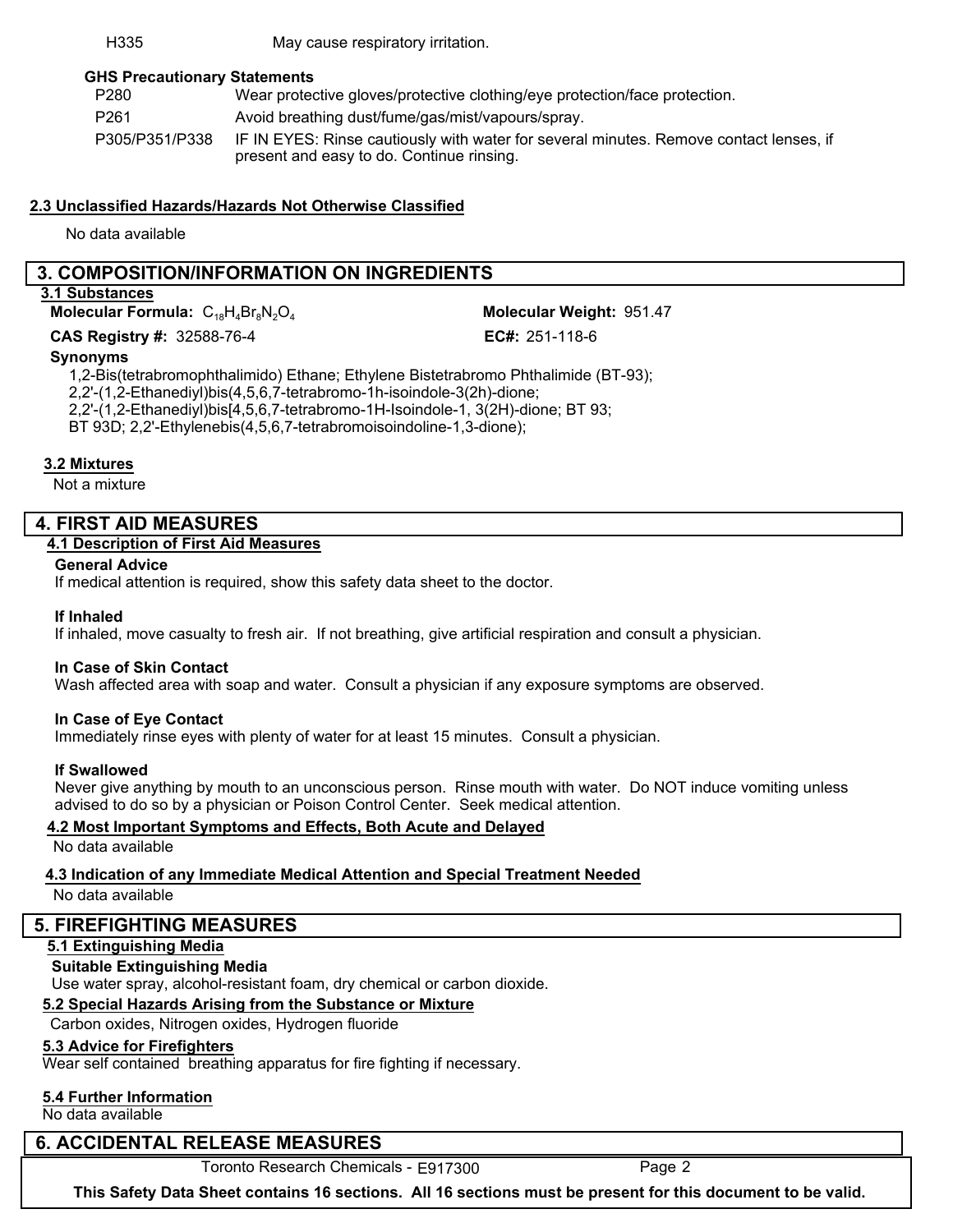# **6.1 Personal Precautions, Protective Equipment and Emergency Procedures**

Use recommended personal protective equipment (see Section 8). Prevent the formation of dusts and mists. Adequate ventilation must be provided to ensure dusts or mists are not inhaled.

## **6.2 Environmental Precautions**

Material should not be allowed to enter the environment. Prevent further spillage or discharge into drains, if safe to do so.

# **6.3 Methods and Materials for Containment and Cleaning Up**

Contain the spill and then collect using non-combustible absorbent material (such as clay, diatomaceous earth, vermiculite or other appropriate material). Place material in a suitable, sealable container and then dispose according to local/national regulations and guidance (see Section 13).

For protective equipment, refer to Section 8. For disposal, see Section 13.

# 6.1 - 6.4 Normal Accidental Release Measures **7. HANDLING AND STORAGE**

## **7.1 Precautions for Safe Handling**

Avoid contact with skin and eyes. Ventilation and proper handling are to be used to prevent the formation of dusts and mists. Normal measures for preventative fire protection. No smoking, eating or drinking around this material. Wash hands after use.

#### **7.2 Conditions for Safe Storage, Including any Incompatibilities**

Ensure container is kept securely closed before and after use. Keep in a well ventilated area and do not store with strong oxidizers or other incompatible materials (see Section 10).

## Store at 2-8°C.

## **7.3 Specific End Uses**

For scientific research and development only. Not for use in humans or animals.

# **8. EXPOSURE CONTROLS/PERSONAL PROTECTION**

## **8.1 Control Parameters**

Contains no components with established occupational exposure levels.

## **8.2 Exposure Controls**

#### **Appropriate Engineering Controls**

A laboratory fumehood or other appropriate form of local exhaust ventilation should be used to avoid exposure.

#### **Personal Protective Equipment**

All recommendations below are advisory in nature and a risk assessment should be performed by the employer/end user prior to use of this product. The type of protective equipment must be selected based on the amount and concentration of the dangerous material being used in the workplace.

#### **Eye/Face Protection**

Safety glasses or safety goggles. All equipment should have been tested and approved under appropriate standards, such as NIOSH (US), CSA (Canada), or EN 166 (EU).

#### **Skin Protection**

Gloves should be used when handling this material. Gloves are to be inspected prior to use. Contaminated gloves are to be removed using proper glove removal technique so that the outer surface of the glove does not contact bare skin. Dispose of contaminated gloves after use in compliance with good laboratory practices and local requirements.

Gloves used for incidental exposures (splash protection) should be designated as "low chemical resistant" or "waterproof" by EU standard EN 374. Unrated gloves are not recommended. Suggested gloves: AnsellPro nitrile gloves style 92-500 or 92-600, 5 mil thickness. Penetration time has not been determined.

Gloves used for prolonged direct exposure (immersion) should be designated "chemical resistant" as per EN 734 with the resistance codes corresponding to the anticipated use of the material. Suggested gloves: AnsellPro Viton/Butyl gloves style 38-612, 4/8 mil thickness. Penetration time has not been determined.

These recommendations may not apply if the material is mixed with any other chemical, or dissolved into a solution. A risk assessment must be performed to ensure the gloves will still offer acceptable protection.

#### **Body Protection**

Fire resistant (Nomex) lab coat or coveralls.

Toronto Research Chemicals - E917300 Page 3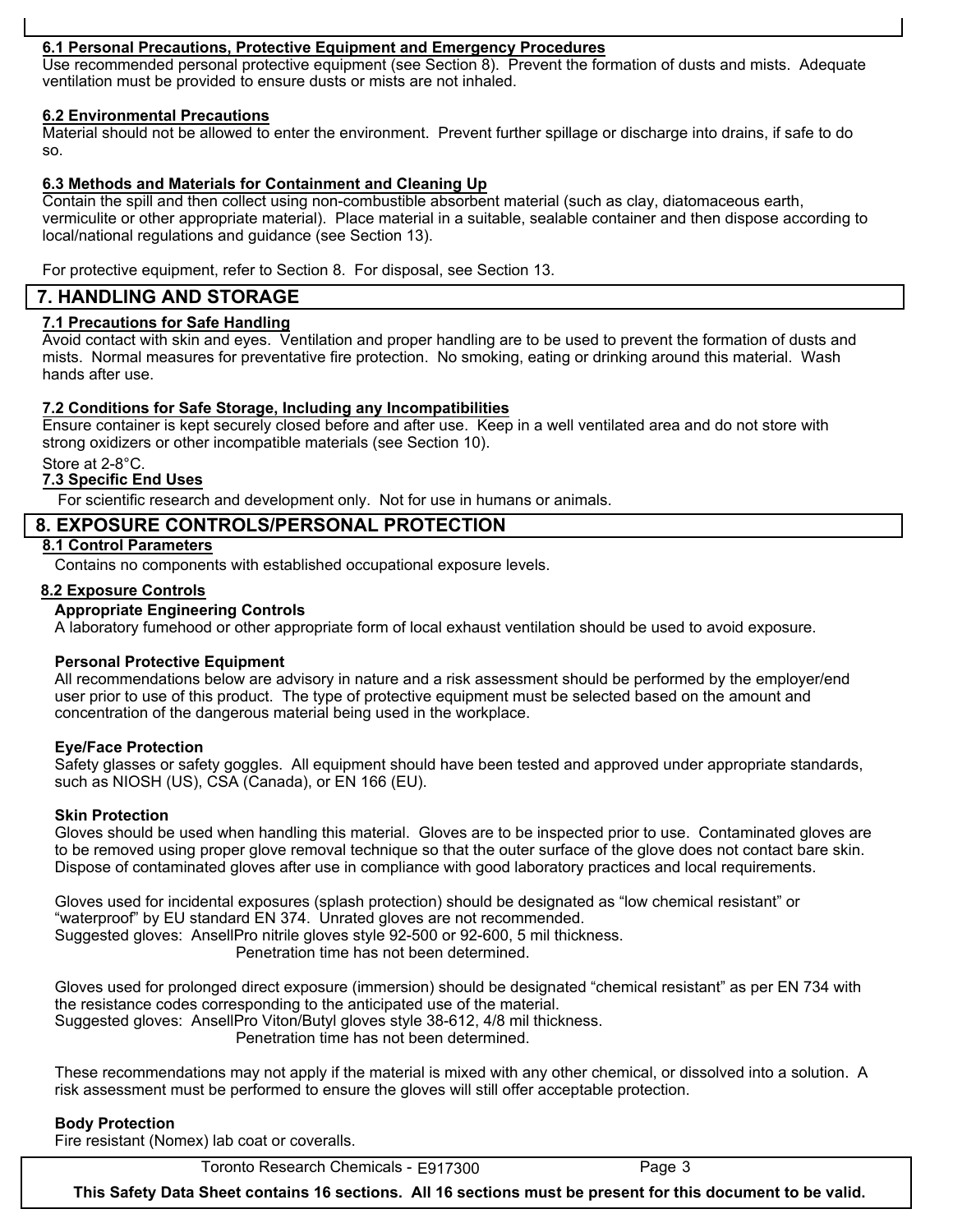## **Respiratory Protection**

Recommended respirators are NIOSH-approved N95 or CEN-approved FFP2 particulate respirators. These are to be only used as a backup to local exhaust ventilation or other engineering controls. If the respirator is the only means of protection, a full-face supplied air respirator must be used.

| 9.1 Information on Basic Physical and Chemical Properties |  |
|-----------------------------------------------------------|--|
| B) Odour                                                  |  |
| No data available                                         |  |
| D) pH                                                     |  |
| No data available                                         |  |
| F) Initial Boiling Point/Boiling Range                    |  |
| No data available                                         |  |
| H) Evaporation Rate                                       |  |
| No data available                                         |  |
| J) Upper/Lower Flammability/Explosive Limits              |  |
| No data available                                         |  |
| L) Vapour Density                                         |  |
| No data available                                         |  |
| N) Solubility                                             |  |
| No data available                                         |  |
| P) Auto-Ignition Temperature<br>No data available         |  |
| R) Viscosity                                              |  |
| No data available                                         |  |
| <b>T) Oxidizing Properties</b>                            |  |
| No data available                                         |  |
|                                                           |  |
|                                                           |  |
|                                                           |  |
|                                                           |  |
|                                                           |  |
|                                                           |  |
|                                                           |  |
|                                                           |  |
|                                                           |  |
|                                                           |  |
|                                                           |  |
|                                                           |  |
|                                                           |  |
|                                                           |  |
|                                                           |  |
|                                                           |  |
|                                                           |  |
|                                                           |  |
| LD50 (dermal - rat)<br>>2000 mg/kg                        |  |
|                                                           |  |
|                                                           |  |
|                                                           |  |
|                                                           |  |
|                                                           |  |
|                                                           |  |
|                                                           |  |
|                                                           |  |
|                                                           |  |
|                                                           |  |

Toronto Research Chemicals - E917300 Page 4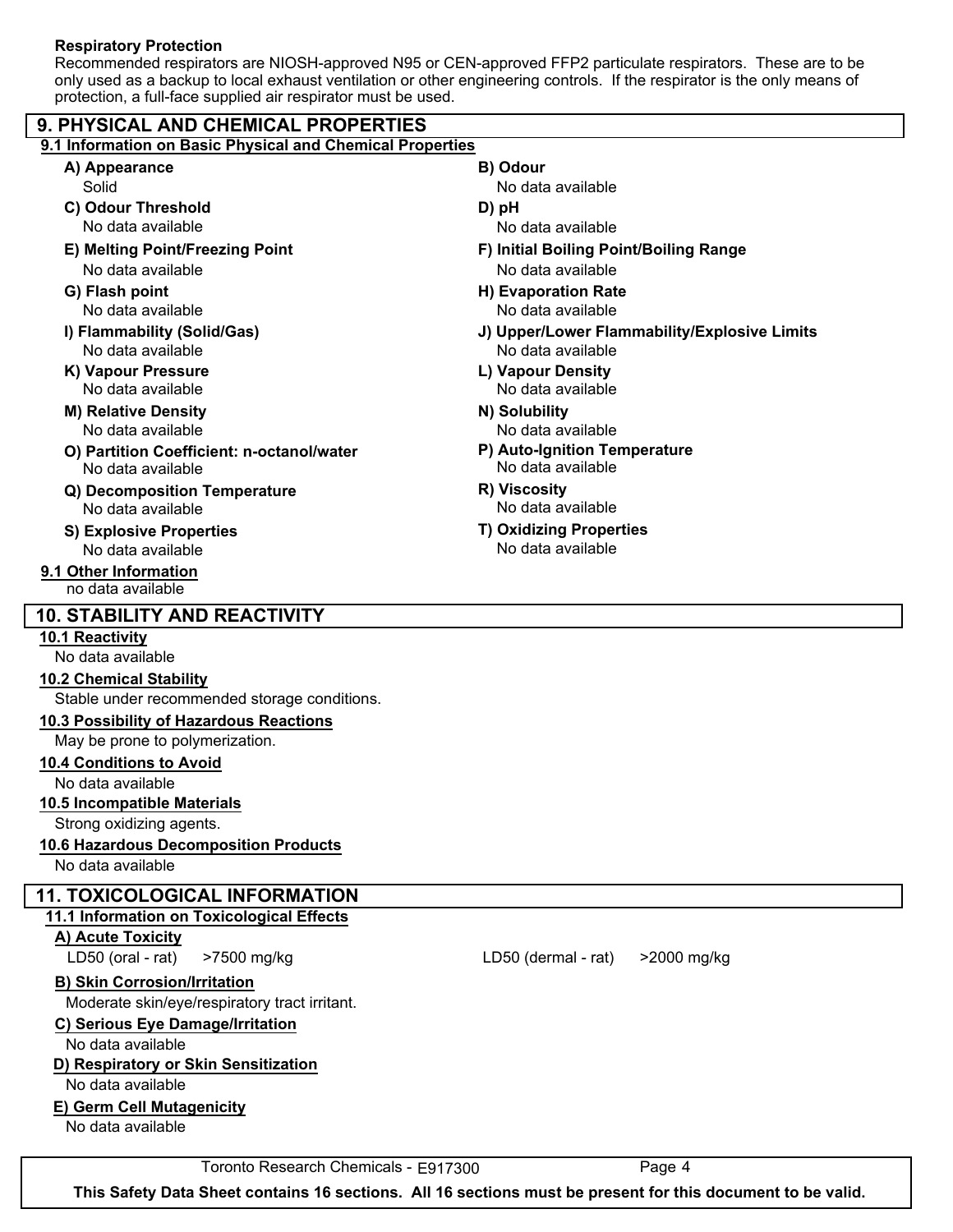# **F) Carcinogenicity**

No data available

# **G) Reproductive Toxicity/Teratogenicity**

No data available

# **H) Single Target Organ Toxicity - Single Exposure**

Moderate respiratory tract irritation.

# **i) Single Target Organ Toxicity - Repeated Exposure**

No data available

# All - no data available **J) Aspiration Hazard**

No data available

# **K) Potential Health Effects and Routes of Exposure**

# **Inhalation**

May be harmful if inhaled. Causes respiratory tract irritation.

## **Ingestion**

May be harmful if swallowed.

#### **Skin**

May be harmful if absorbed through skin. Causes skin irritation.

## **Eyes**

Causes eye irritation.

# **L) Signs and Symptoms of Exposure**

No data available

To the best of our knowledge, the chemical, physical, and toxicological properties of this material have not been thoroughly investigated.

# **M) Additional Information**

RTECS: NR3398507

# **12. ECOLOGICAL INFORMATION**

**12.1 Toxicity**

No data available

# **12.2 Persistance and Degradability**

No data available

# **12.3 Bioaccumulative Potential**

No data available

# **12.4 Mobility in Soil**

No data available

# **12.5 Results of PBT and vPvB Assessment**

No data available

# **12.6 Other Adverse Effects**

No data available

# **13. DISPOSAL CONSIDERATIONS**

# **13.1 Waste Treatment Methods**

# **A) Product**

Product may be burned in an incinerator equipped with afterburner and scrubber. Excess and expired materials are to be offered to a licensed hazardous material disposal company. Ensure that all Federal and Local regulations regarding the disposal and destruction of this material are followed.

#### **B) Contaminated Packaging**

# Dispose of as above.

# **C) Other Considerations**

Product is not to be disposed of in sanitary sewers, storm sewers, or landfills.

# **14. TRANSPORT INFORMATION**

**14.1 UN Number**

#### DOT (US): N/A IATA: N/A IMDG:N/A ADR/RID:N/A **14.2 UN Proper Shipping Name**

DOT (US)/IATA: Not dangerous goods

IMDG/ARD/RID: Not dangerous goods

Toronto Research Chemicals - E917300 Page 5